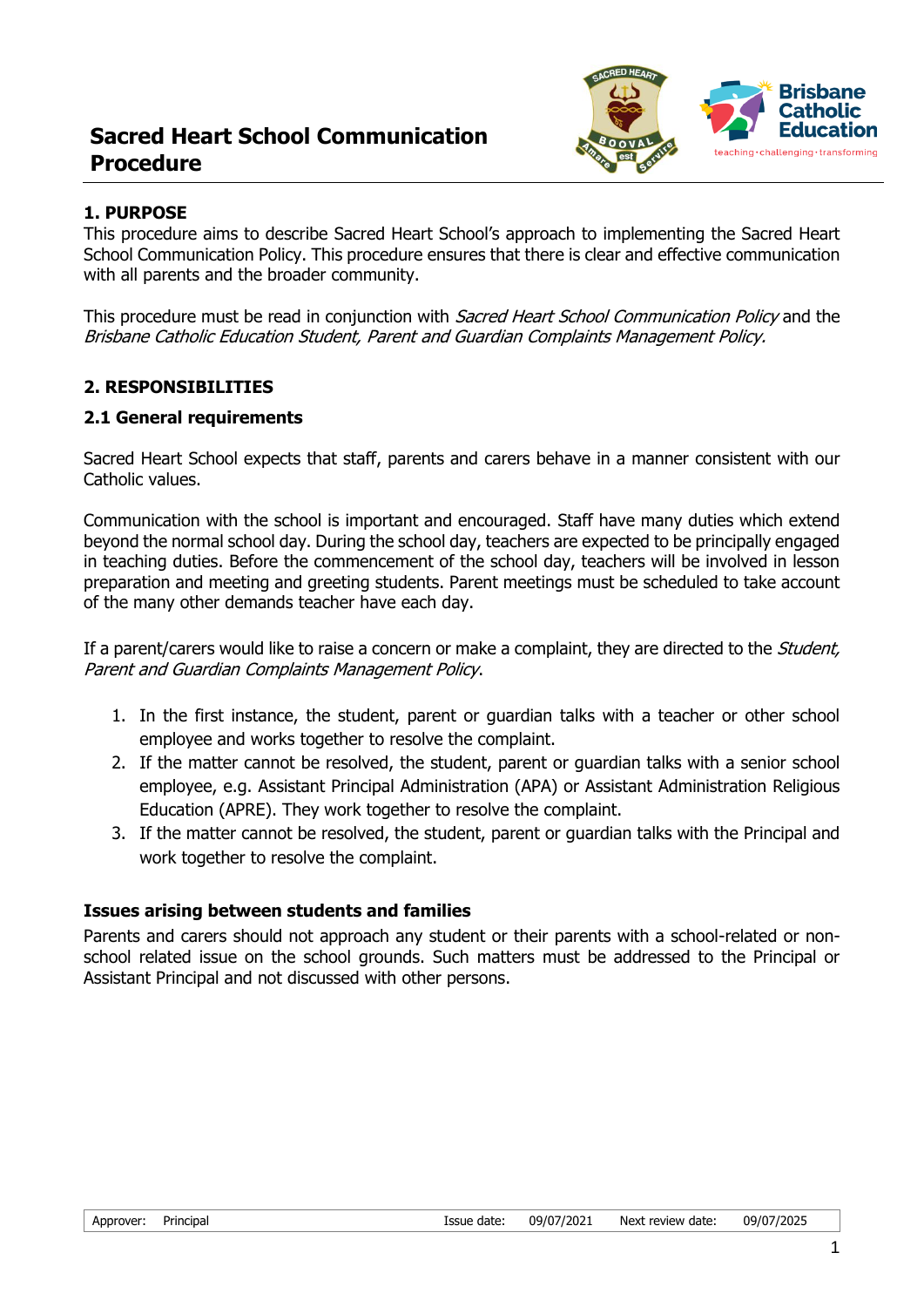

## **2.2 Roles and responsibilities**

| <b>Role</b> | <b>Responsibilities</b>                                                                                                                                                                                                                                                                                                                                                                                                                                                                                                                                                            |  |  |
|-------------|------------------------------------------------------------------------------------------------------------------------------------------------------------------------------------------------------------------------------------------------------------------------------------------------------------------------------------------------------------------------------------------------------------------------------------------------------------------------------------------------------------------------------------------------------------------------------------|--|--|
| School      | <b>Parent Portal</b><br>The school posts a range of documentation available to parents/carers,<br>including our policies, improvement plan, previous newsletters and P&F<br>Association information on the Parent Portal.                                                                                                                                                                                                                                                                                                                                                          |  |  |
|             | <b>School App</b><br>The school utilises the BCE School Connect app to send out alerts and<br>information to parents.                                                                                                                                                                                                                                                                                                                                                                                                                                                              |  |  |
|             | <b>Newsletters</b><br>The school sends a newsletter to parents fortnightly via the BCE Connect<br>$\bullet$<br>App. It contains general details of school events and activities.<br>Parents/carers will be sent out a BCE Connect App alert to give urgent<br>information, e.g. school closure, cancellation of an event.                                                                                                                                                                                                                                                          |  |  |
|             | <b>Email</b><br>We encourage parents to email pbooval@bne.catholic.edu.au for general<br>enquiries. This would be appropriate where enquiries are not deemed urgent<br>by the parent, e.g. seeking clarification of a school event or general question.<br>Teachers provide their BCE (not personal) email addresses at the beginning<br>of each school year or to families who arrive throughout the year.<br>Parents should expect to receive a response to an email within 48 hours.<br>$\bullet$<br>More urgent matters should be addressed to the school office by telephone. |  |  |
|             | <b>Parent Information Sessions</b><br>Sessions are held at the beginning of each school year.                                                                                                                                                                                                                                                                                                                                                                                                                                                                                      |  |  |
|             | <b>Telephone</b><br>We encourage parents to phone the school on 3282 1976 when enquiries<br>are deemed urgent by the parent.                                                                                                                                                                                                                                                                                                                                                                                                                                                       |  |  |
|             | <b>Absences</b><br>Please notify the school as soon as possible if your child is unwell, will be<br>$\bullet$<br>late because of an appointment or if you know your child will be away from<br>school. Please refer to the school's attendance policy for more information.<br>Students arriving late to school need to be brought into the office by an adult<br>to be signed in.                                                                                                                                                                                                 |  |  |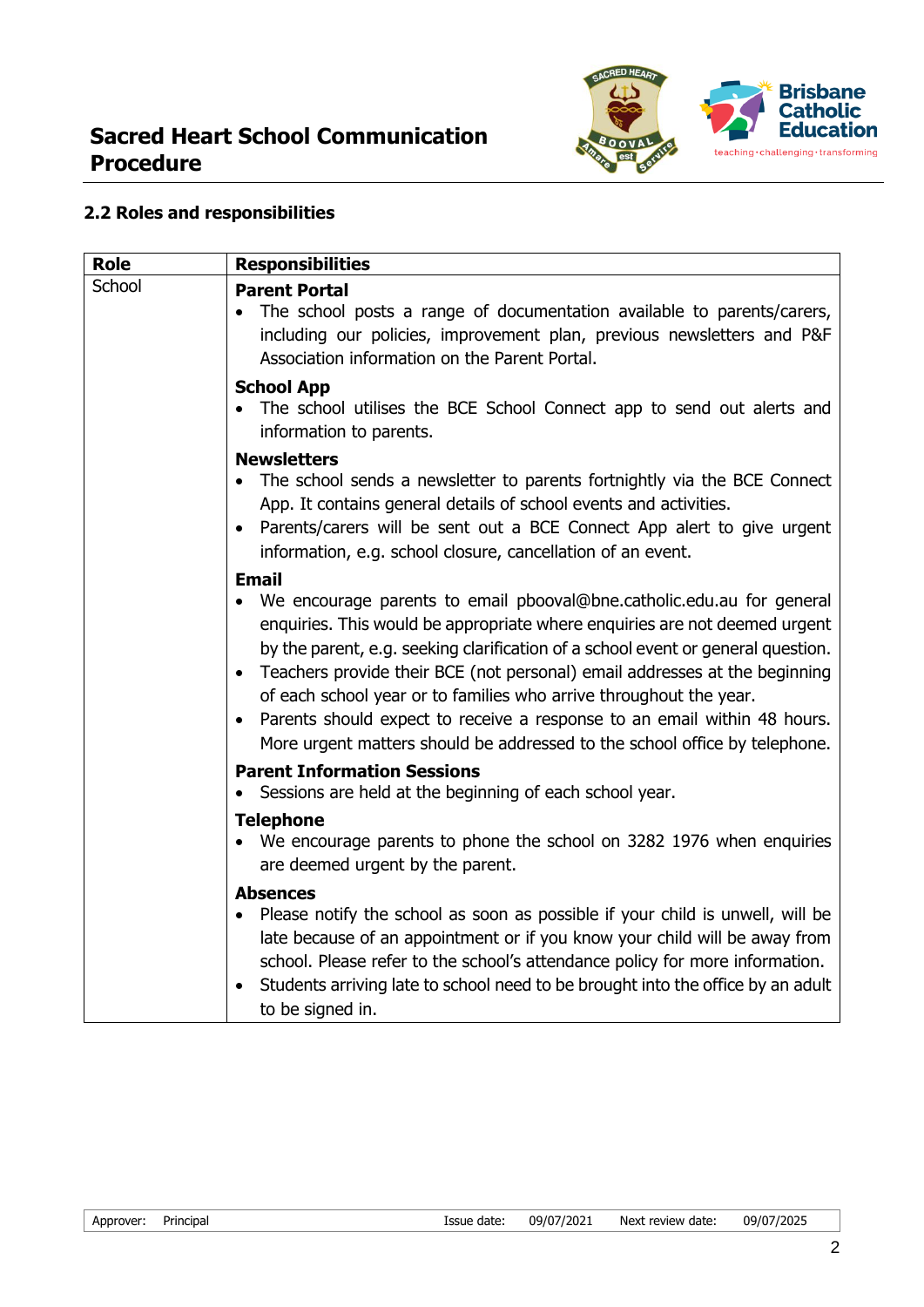

| School | <b>School Diary and Calendar</b>                                                                                                                                                                                                                                                                                                                                                                                                                                                                                                                                                                              |  |  |  |
|--------|---------------------------------------------------------------------------------------------------------------------------------------------------------------------------------------------------------------------------------------------------------------------------------------------------------------------------------------------------------------------------------------------------------------------------------------------------------------------------------------------------------------------------------------------------------------------------------------------------------------|--|--|--|
|        | The school diary contains a range of specified information to give parents a<br>complete picture of routines at our school. The student diary is taken from<br>school to home each day and provides the platform for any daily<br>communication needs between the teacher and parents. Diary notes and<br>letters should be brief, alerting the person to the issue; they should not be<br>used as a forum for in-depth discussion.                                                                                                                                                                           |  |  |  |
|        | <b>Parent/Carer - Teacher Interviews</b>                                                                                                                                                                                                                                                                                                                                                                                                                                                                                                                                                                      |  |  |  |
|        | We hold meetings to discuss your child's progress with parents twice during<br>the year. During these sessions, student progress is discussed, and parents<br>have the opportunity to discuss any issues and concerns they may have<br>regarding their child's progress. These interviews generally have 10 minutes,<br>and this time frame must be adhered to as often there are other parents<br>waiting for their interview. If further matters need to be discussed, the<br>correct procedure is to arrange another suitable time (as per the methods<br>outlined above) to meet with the teacher.        |  |  |  |
|        | <b>Additional Support Meetings</b><br>When children have additional learning needs, or if they are making less than<br>$\bullet$<br>the expected progress, we find it helpful to meet with parents more regularly.<br>We welcome the presence of any other adult the parent/carer wishes to<br>$\bullet$<br>invite to a school meeting for support or to act as an interpreter. We will also<br>make any reasonable adjustments to our arrangements if this will enable a<br>parent with a disability to attend/participate fully in a meeting at our school<br>or to receive and understand a communication. |  |  |  |
|        | <b>Report Cards</b>                                                                                                                                                                                                                                                                                                                                                                                                                                                                                                                                                                                           |  |  |  |
|        | Each semester an electronic report card is available on the Parent Portal.<br>$\bullet$<br>This is a formal document and contains information relating to all academic<br>areas covered during the course of the semester.                                                                                                                                                                                                                                                                                                                                                                                    |  |  |  |
|        | <b>Personal Learning Portfolios</b><br>These portfolios form another avenue for regular communication with<br>parents/carers. The portfolio contains evidence of learning that will inform a<br>teachers' judgment for the End of Semester Report Cards.                                                                                                                                                                                                                                                                                                                                                      |  |  |  |
|        | <b>School Sign</b><br>An electronic school sign is located on Cothill Road and displays notices and<br>current information about school happenings.                                                                                                                                                                                                                                                                                                                                                                                                                                                           |  |  |  |
|        | <b>Facebook Page</b><br>The school regularly post information on the school's Facebook page.                                                                                                                                                                                                                                                                                                                                                                                                                                                                                                                  |  |  |  |